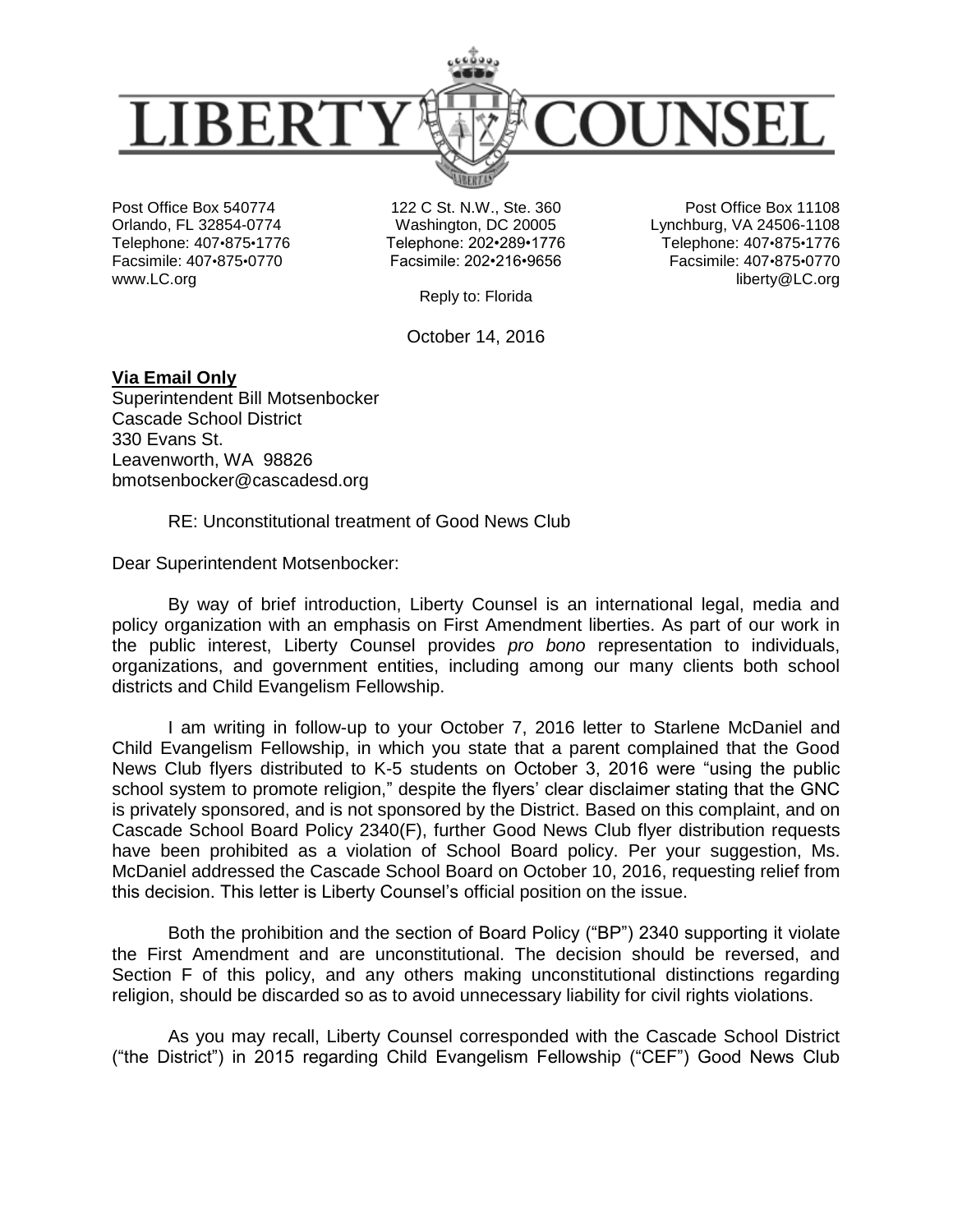("GNC") flyers, and the District's reliance upon the outdated and unconstitutional Board Procedure 4030P as the basis for its denial of distribution permission for CEF's flyers as "religious" or "proselytizing" in nature. That correspondence is attached below, for your ready reference. After Liberty Counsel brought this to the District's attention, your office permitted the flyers for distribution, notwithstanding BP 2340. Liberty Counsel had also requested that BP 4030P be changed to remove the unconstitutional language found in Section F of that procedure, to avoid future instances like the current one, but this was not done.

Per BP 4030P, the District permits "Girl Scouts, Boy Scouts, Camp Fire, YMCA, YWCA" and "various nonprofit youth organizations" to directly distribute take-home flyers to K-5 students in the District. GNCs teach many of the same values that are taught by organizations like the Boy Scouts and Campfire Girls, but from a religious perspective. The Supreme Court has determined that GNCs must be granted the same access to public school sites as other youth groups engaged in moral and character development such as the Boy Scouts, notwithstanding any religious viewpoint. *See Good News Club v. Milford Central School District*, 533 U.S. 98 (2001). A rule of denying flyers deemed to be "proselytizing or disparaging religious beliefs," or flyers deemed to be "material and/or announcements promoting religion" is a de facto "secular materials only" rule, which the Supreme Court and lower federal courts have rejected, including the 9th Circuit Court of Appeals, which has jurisdiction over Washington. *See Hills v. Scottsdale Unified School District*, 329 F. 3d 1044 (9th Cir. 2003), as well as *Child Evangelism Fellowship of New Jersey Inc. v. Stafford Township School District*, 386 F.3d 514 (3d Cir. 2004).

Moreover, the District may not give effect to an unconstitutional "heckler's veto" by individuals who call for the District to suppress the protected speech of youth-oriented clubs, simply because those clubs hold a religious viewpoint. The prototypical heckler's veto case is one in which the government silences particular speech or a particular speaker "due to an anticipated…reaction of the audience." *Rosenbaum v. City & Cnty. of S.F.*, 484 F.3d 1142, 1158 (9th Cir.2007). Under *Santa Monica Nativity Scenes Comm. v. City of Santa Monica*, 784 F.3d 1286, 1293 (9th Cir. 2015), a "heckler's veto claim would thus have some force" if, in response to complaints, a government entity decides "that no *religious* displays could henceforth be erected," or, as here, no *religious* flyers could henceforth be distributed.

The instant matter underscores the importance of constitutional policies for the guidance of District decisions. With unconstitutional policies, unconstitutional decisions result in the violation of well-established civil rights. Therefore, I appeal to the District to 1) reverse the prohibition on future GNC flyer distribution, and 2) excise the unconstitutional provisions of BP 4030P and BP 2340, specifically removing BP 4030P "f. Proselytizing or disparaging religious beliefs;" and BP 2340 F "Material and/or announcements promoting religion may not be distributed by non-students or on behalf of groups or individuals who are not students."

CEF and Ms. McDaniel value the otherwise good working relationship with the District, which is why she addressed the Board to bring this matter to its attention. However,